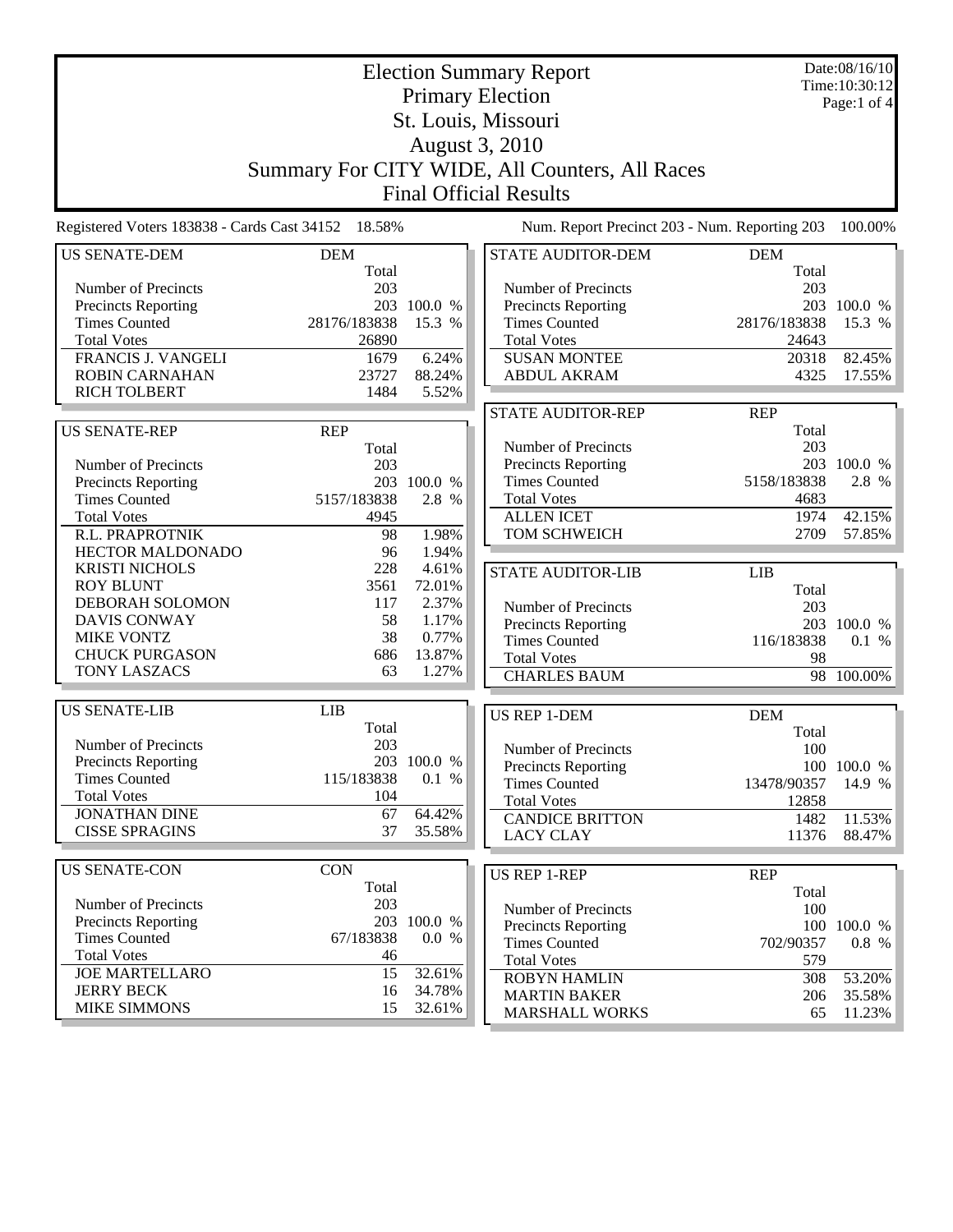| <b>Election Summary Report</b>                                                                      |                                                |                   |                                             | Date:08/16/10<br>Time: 10:30:12 |                      |
|-----------------------------------------------------------------------------------------------------|------------------------------------------------|-------------------|---------------------------------------------|---------------------------------|----------------------|
| <b>Primary Election</b>                                                                             |                                                |                   | Page:2 of 4                                 |                                 |                      |
| St. Louis, Missouri                                                                                 |                                                |                   |                                             |                                 |                      |
|                                                                                                     |                                                |                   | August 3, 2010                              |                                 |                      |
|                                                                                                     |                                                |                   |                                             |                                 |                      |
|                                                                                                     | Summary For CITY WIDE, All Counters, All Races |                   |                                             |                                 |                      |
|                                                                                                     | <b>Final Official Results</b>                  |                   |                                             |                                 |                      |
| Registered Voters 183838 - Cards Cast 34152 18.58%<br>Num. Report Precinct 203 - Num. Reporting 203 |                                                |                   |                                             | 100.00%                         |                      |
| <b>US REP 1-LIB</b>                                                                                 | LIB                                            |                   | <b>STATE SEN 4-DEM</b>                      | <b>DEM</b>                      |                      |
|                                                                                                     | Total                                          |                   |                                             | Total                           |                      |
| Number of Precincts<br>Precincts Reporting                                                          | 100<br>100                                     | 100.0 %           | Number of Precincts<br>Precincts Reporting  | 94                              | 94 100.0 %           |
| <b>Times Counted</b>                                                                                | 26/90357                                       | 0.0 %             | <b>Times Counted</b>                        | 15445/89823                     | 17.2 %               |
| <b>Total Votes</b>                                                                                  | 24                                             |                   | <b>Total Votes</b>                          | 13907                           |                      |
| ROBB CUNNINGHAM                                                                                     | 14                                             | 58.33%            | <b>JOE KEAVENY</b>                          | 7946                            | 57.14%               |
| <b>JULIE STONE</b>                                                                                  | 10                                             | 41.67%            | <b>JAMES H. LONG</b>                        | 5961                            | 42.86%               |
|                                                                                                     |                                                |                   |                                             |                                 |                      |
| <b>US REP 3-DEM</b>                                                                                 | <b>DEM</b>                                     |                   | ST REP 57-DEM                               | <b>DEM</b>                      |                      |
|                                                                                                     | Total                                          |                   |                                             | Total                           |                      |
| Number of Precincts                                                                                 | 103                                            |                   | Number of Precincts                         | 20                              |                      |
| Precincts Reporting<br><b>Times Counted</b>                                                         | 103<br>14698/93481                             | 100.0 %<br>15.7 % | Precincts Reporting<br><b>Times Counted</b> | 2812/18211                      | 20 100.0 %<br>15.4 % |
| <b>Total Votes</b>                                                                                  | 13845                                          |                   | <b>Total Votes</b>                          | 2739                            |                      |
| <b>DAVID ARNOLD</b>                                                                                 | 1632                                           | 11.79%            | <b>KARLA MAY</b>                            | 1386                            | 50.60%               |
| <b>RUSS CARNAHAN</b>                                                                                | 11369                                          | 82.12%            | HOPE WHITEHEAD                              | 1353                            | 49.40%               |
| <b>EDWARD CRIM</b>                                                                                  | 844                                            | 6.10%             |                                             |                                 |                      |
|                                                                                                     |                                                |                   | ST REP 58-DEM                               | <b>DEM</b>                      |                      |
| <b>US REP 3-REP</b>                                                                                 | <b>REP</b>                                     |                   |                                             | Total                           |                      |
|                                                                                                     | Total                                          |                   | Number of Precincts                         | 20                              |                      |
| Number of Precincts                                                                                 | 103                                            |                   | <b>Precincts Reporting</b>                  |                                 | 20 100.0 %           |
| <b>Precincts Reporting</b>                                                                          | 103                                            | 100.0 %           | <b>Times Counted</b>                        | 3087/17908                      | 17.2 %               |
| <b>Times Counted</b><br><b>Total Votes</b>                                                          | 4456/93481<br>4028                             | 4.8 %             | <b>Total Votes</b><br><b>JAMES MORRIS</b>   | 2914<br>1305                    | 44.78%               |
| <b>JOHN WAYNE TUCKER</b>                                                                            | 663                                            | 16.46%            | PENNY HUBBARD                               | 1609                            | 55.22%               |
| <b>ED MARTIN</b>                                                                                    | 2659                                           | 66.01%            |                                             |                                 |                      |
| <b>RUSTY WALLACE</b>                                                                                | 706                                            | 17.53%            | ST REP 59-DEM                               | <b>DEM</b>                      |                      |
|                                                                                                     |                                                |                   |                                             | Total                           |                      |
| <b>US REP 3-LIB</b>                                                                                 | LIB                                            |                   | Number of Precincts                         | 18                              |                      |
|                                                                                                     | Total                                          |                   | <b>Precincts Reporting</b>                  |                                 | 18 100.0 %           |
| Number of Precincts                                                                                 | 103                                            |                   | <b>Times Counted</b>                        | 1785/14755                      | 12.1 %               |
| Precincts Reporting                                                                                 |                                                | 103 100.0 %       | <b>Total Votes</b>                          | 1555                            |                      |
| <b>Times Counted</b>                                                                                | 90/93481                                       | 0.1 %             | <b>JEANETTE OXFORD</b>                      |                                 | 1555 100.00%         |
| <b>Total Votes</b><br><b>STEVEN HEDRICK</b>                                                         | 77                                             | 77 100.00%        |                                             |                                 |                      |
|                                                                                                     |                                                |                   | ST REP 60-DEM                               | <b>DEM</b>                      |                      |
| <b>US REP 3-CON</b>                                                                                 | <b>CON</b>                                     |                   | Number of Precincts                         | Total<br>22                     |                      |
|                                                                                                     | Total                                          |                   | Precincts Reporting                         |                                 | 22 100.0 %           |
| Number of Precincts                                                                                 | 103                                            |                   | <b>Times Counted</b>                        | 2556/18829                      | 13.6 %               |
| Precincts Reporting                                                                                 |                                                | 103 100.0 %       | <b>Total Votes</b>                          | 2343                            |                      |
| <b>Times Counted</b>                                                                                | 55/93481                                       | 0.1 %             | <b>JAMILAH NASHEED</b>                      |                                 | 2343 100.00%         |
| <b>Total Votes</b>                                                                                  | 33                                             |                   |                                             |                                 |                      |
| NICK IVANOVICH                                                                                      |                                                | 33 100.00%        | ST REP 61-DEM                               | <b>DEM</b>                      |                      |
|                                                                                                     |                                                |                   |                                             | Total                           |                      |
|                                                                                                     |                                                |                   | Number of Precincts                         | 21                              |                      |
|                                                                                                     |                                                |                   | Precincts Reporting                         |                                 | 21 100.0 %           |
|                                                                                                     |                                                |                   | <b>Times Counted</b><br><b>Total Votes</b>  | 2017/18798<br>1791              | 10.7 %               |
|                                                                                                     |                                                |                   | <b>CHRIS CARTER</b>                         |                                 | 1791 100.00%         |
|                                                                                                     |                                                |                   |                                             |                                 |                      |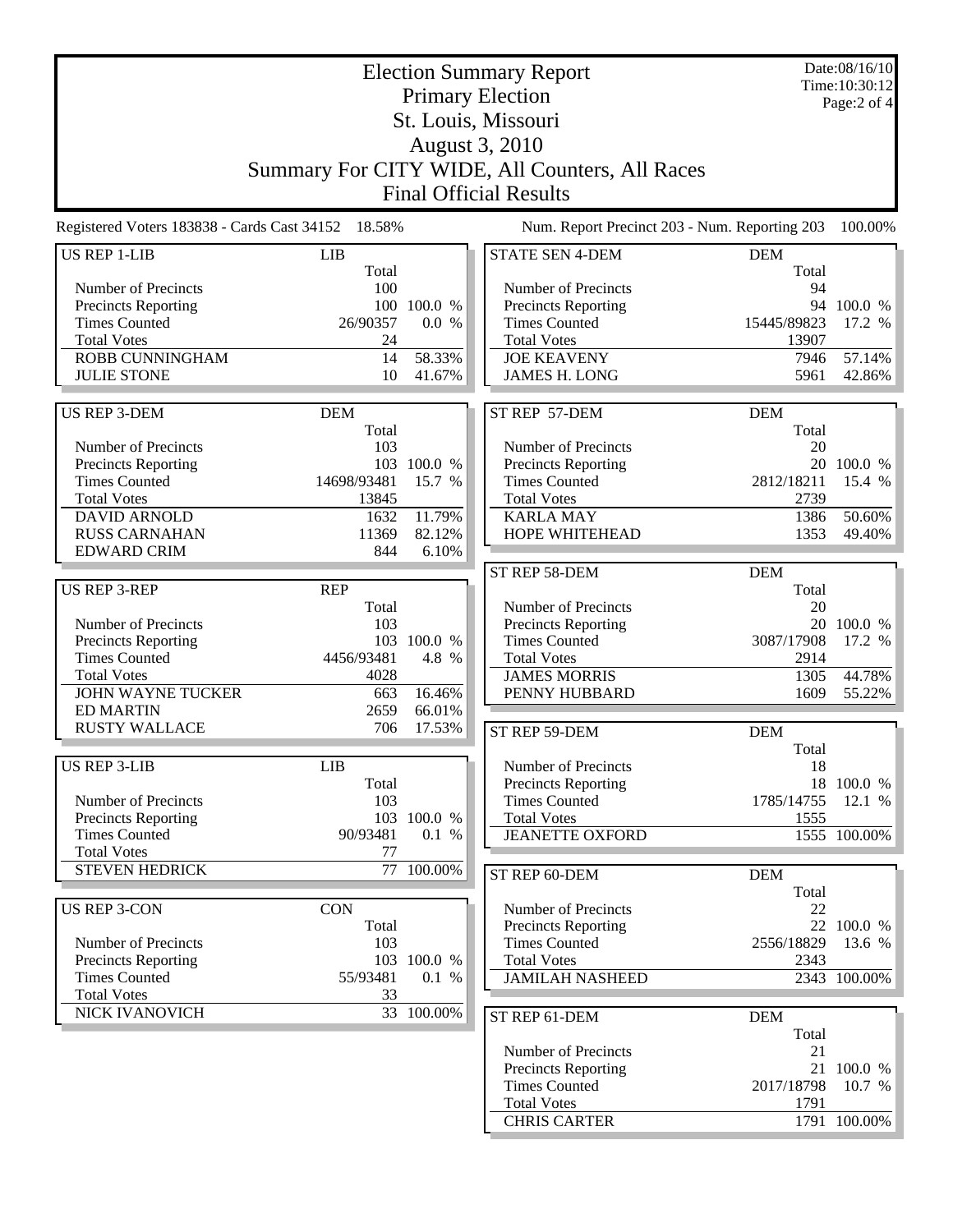| <b>Election Summary Report</b><br><b>Primary Election</b><br>St. Louis, Missouri |                                                    |                      |                                                    | Date:08/16/10<br>Time: 10:30:12<br>Page: 3 of 4 |                      |
|----------------------------------------------------------------------------------|----------------------------------------------------|----------------------|----------------------------------------------------|-------------------------------------------------|----------------------|
|                                                                                  |                                                    |                      |                                                    |                                                 |                      |
|                                                                                  |                                                    |                      | August 3, 2010                                     |                                                 |                      |
|                                                                                  |                                                    |                      | Summary For CITY WIDE, All Counters, All Races     |                                                 |                      |
|                                                                                  |                                                    |                      | <b>Final Official Results</b>                      |                                                 |                      |
|                                                                                  | Registered Voters 183838 - Cards Cast 34152 18.58% |                      | Num. Report Precinct 203 - Num. Reporting 203      |                                                 | 100.00%              |
| ST REP 63-DEM                                                                    | <b>DEM</b>                                         |                      | ST REP 66-REP                                      | <b>REP</b>                                      |                      |
| Number of Precincts                                                              | Total<br>23                                        |                      | Number of Precincts                                | Total<br>9                                      |                      |
| Precincts Reporting                                                              |                                                    | 23 100.0 %           | <b>Precincts Reporting</b>                         | 9                                               | 100.0 %              |
| <b>Times Counted</b>                                                             | 2752/18221                                         | 15.1 %               | <b>Times Counted</b>                               | 541/8772                                        | 6.2 %                |
| <b>Total Votes</b>                                                               | 2212                                               |                      | <b>Total Votes</b>                                 | 400                                             |                      |
| <b>TISHAURA JONES</b>                                                            |                                                    | 2212 100.00%         | <b>BILL HARTZOG</b>                                |                                                 | 400 100.00%          |
| ST REP 64-DEM                                                                    | <b>DEM</b>                                         |                      | ST REP 67-DEM                                      | <b>DEM</b>                                      |                      |
|                                                                                  | Total                                              |                      |                                                    | Total                                           |                      |
| Number of Precincts                                                              | 20                                                 |                      | Number of Precincts                                | 16                                              |                      |
| <b>Precincts Reporting</b><br><b>Times Counted</b>                               | 20<br>2867/14671                                   | 100.0 %<br>19.5 %    | <b>Precincts Reporting</b><br><b>Times Counted</b> | 2343/15936                                      | 16 100.0 %<br>14.7 % |
| <b>Total Votes</b>                                                               | 2719                                               |                      | <b>Total Votes</b>                                 | 1955                                            |                      |
| <b>AMY HILGEMANN</b>                                                             | 721                                                | 26.52%               | <b>MIKE COLONA</b>                                 |                                                 | 1955 100.00%         |
| <b>SUSAN CARLSON</b>                                                             | 1308                                               | 48.11%               |                                                    |                                                 |                      |
| <b>DAVID LEIPHOLTZ</b>                                                           | 393                                                | 14.45%               | ST REP 67-REP                                      | <b>REP</b>                                      |                      |
| <b>DANIEL SCHESCH</b>                                                            | 297                                                | 10.92%               |                                                    | Total                                           |                      |
|                                                                                  |                                                    |                      | Number of Precincts                                | 16                                              |                      |
| ST REP 64-REP                                                                    | <b>REP</b>                                         |                      | Precincts Reporting                                |                                                 | 16 100.0 %           |
|                                                                                  | Total                                              |                      | <b>Times Counted</b>                               | 557/15936                                       | 3.5 %                |
| Number of Precincts<br>Precincts Reporting                                       | 20                                                 | 20 100.0 %           | <b>Total Votes</b><br><b>CURTIS FARBER</b>         | 415                                             | 415 100.00%          |
| <b>Times Counted</b>                                                             | 497/14671                                          | 3.4 %                |                                                    |                                                 |                      |
| <b>Total Votes</b>                                                               | 413                                                |                      | ST REP 108-DEM                                     | <b>DEM</b>                                      |                      |
| PATRICIA VERDE                                                                   | 342                                                | 82.81%               |                                                    | Total                                           |                      |
| <b>DAMIEN JOHNSON</b>                                                            | 71                                                 | 17.19%               | Number of Precincts                                | 15                                              |                      |
|                                                                                  |                                                    |                      | <b>Precincts Reporting</b>                         |                                                 | 15 100.0 %           |
| ST REP 64-CON                                                                    | <b>CON</b>                                         |                      | <b>Times Counted</b>                               | 2197/17152 12.8 %                               |                      |
|                                                                                  | Total                                              |                      | <b>Total Votes</b>                                 | 1837                                            |                      |
| Number of Precincts<br><b>Precincts Reporting</b>                                | 20<br>20                                           | 100.0 %              | <b>JACOB HUMMEL</b>                                |                                                 | 1837 100.00%         |
| <b>Times Counted</b>                                                             | 6/14671                                            | 0.0 %                | ST REP 108-REP                                     | <b>REP</b>                                      |                      |
| <b>Total Votes</b>                                                               | 5                                                  |                      |                                                    | Total                                           |                      |
| <b>MARK OPHEIM</b>                                                               |                                                    | 5 100.00%            | Number of Precincts                                | 15                                              |                      |
|                                                                                  |                                                    |                      | Precincts Reporting                                |                                                 | 15 100.0 %           |
| ST REP 65-DEM                                                                    | <b>DEM</b>                                         |                      | <b>Times Counted</b>                               | 1009/17152                                      | 5.9 %                |
|                                                                                  | Total                                              |                      | <b>Total Votes</b>                                 | 796                                             |                      |
| Number of Precincts                                                              | 19                                                 |                      | <b>JOE RUSCH</b>                                   |                                                 | 796 100.00%          |
| <b>Precincts Reporting</b><br><b>Times Counted</b>                               | 4481/20585                                         | 19 100.0 %<br>21.8 % |                                                    |                                                 |                      |
| <b>Total Votes</b>                                                               | 3627                                               |                      | <b>COLLECT REV-DEM</b>                             | <b>DEM</b><br>Total                             |                      |
| MICHELE KRATKY                                                                   |                                                    | 3627 100.00%         | Number of Precincts                                | 203                                             |                      |
|                                                                                  |                                                    |                      | <b>Precincts Reporting</b>                         |                                                 | 203 100.0 %          |
| ST REP 66-DEM                                                                    | <b>DEM</b>                                         |                      | <b>Times Counted</b>                               | 28176/183838                                    | 15.3 %               |
|                                                                                  | Total                                              |                      | <b>Total Votes</b>                                 | 23406                                           |                      |
| Number of Precincts                                                              | 9                                                  |                      | <b>GREGORY F.X. DALY</b>                           |                                                 | 23406 100.00%        |
| Precincts Reporting                                                              | 9<br>1279/8772                                     | 100.0 %              |                                                    |                                                 |                      |
| <b>Times Counted</b><br><b>Total Votes</b>                                       | 1010                                               | 14.6 %               |                                                    |                                                 |                      |
| <b>GENISE MONTECILLO</b>                                                         |                                                    | 1010 100.00%         |                                                    |                                                 |                      |
|                                                                                  |                                                    |                      |                                                    |                                                 |                      |